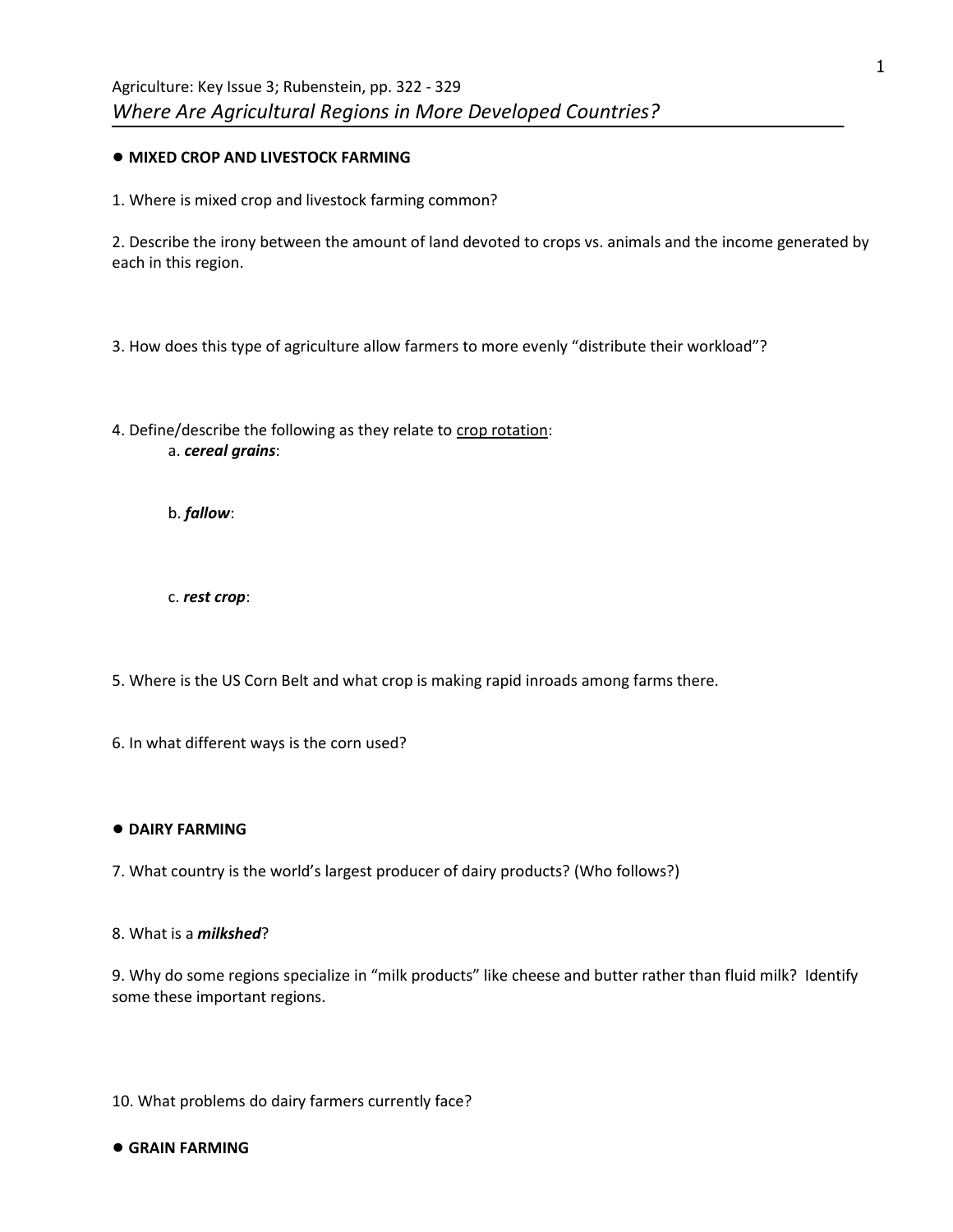11. What is the principal difference between grains grown in "commercial grain farming" regions and grains grown in "mixed crop and livestock" regions?

12. Complete a bullet list which details the importance of wheat as a crop. -

13. Identify the three regions of large-scale grain production in North America.

14. How do farmers and combine companies make use of the fact that the wheat matures at different times in the spring and winter wheat belts?



# ● **LIVESTOCK RANCHING**

15. What type of climate is livestock best adapted to?

16. Describe the "stages" of ranching as it has evolved in the US (and very similarly elsewhere) in the flowchart below.

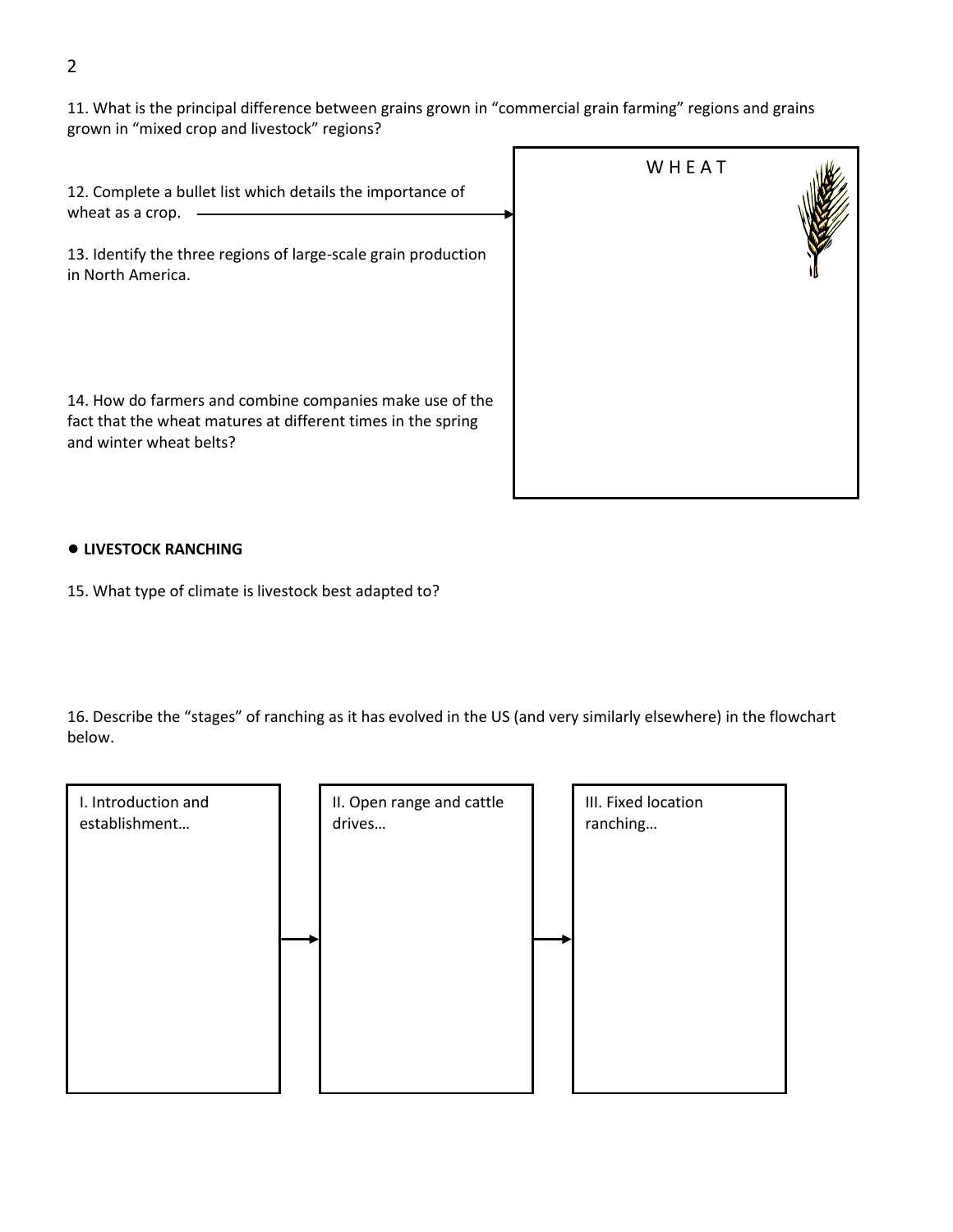18. Describe each of the following as they relate to cattle ranching in the US today: a. **Herefords** (as opposed to Longhorns):

b. **feed lots**:

19. Make brief notes to describe the following:

| <b>Ranching in South America</b> | <b>Ranching in Australia</b> |
|----------------------------------|------------------------------|
|                                  |                              |
|                                  |                              |
|                                  |                              |
|                                  |                              |
|                                  |                              |
|                                  |                              |

T

#### ● **MEDITERRANEAN AGRICULTURE**

\_\_\_\_\_\_\_\_\_\_\_\_\_\_\_\_\_\_\_\_ \_\_\_\_\_\_\_\_\_\_\_.

20. Describe the climatic conditions of Mediterranean climate and agriculture.

21. Most crops in Mediterranean lands are grown for \_\_\_\_\_\_\_\_\_\_\_\_\_ \_\_\_\_\_\_\_\_\_\_\_\_\_\_\_\_\_\_ rather than for

22. What is *horticulture*?

23. List the TWO most important cash crops of Mediterranean regions.

24. Describe the role (and changing role) of **California** in Mediterranean agriculture.

#### ● **COMMERCIAL GARDENING AND FRUIT FARMING**

25. What three conditions make the US southeast an ideal location for this type of agriculture?

26. What are the two groups to whom "**truck farmers**" sell their crops?